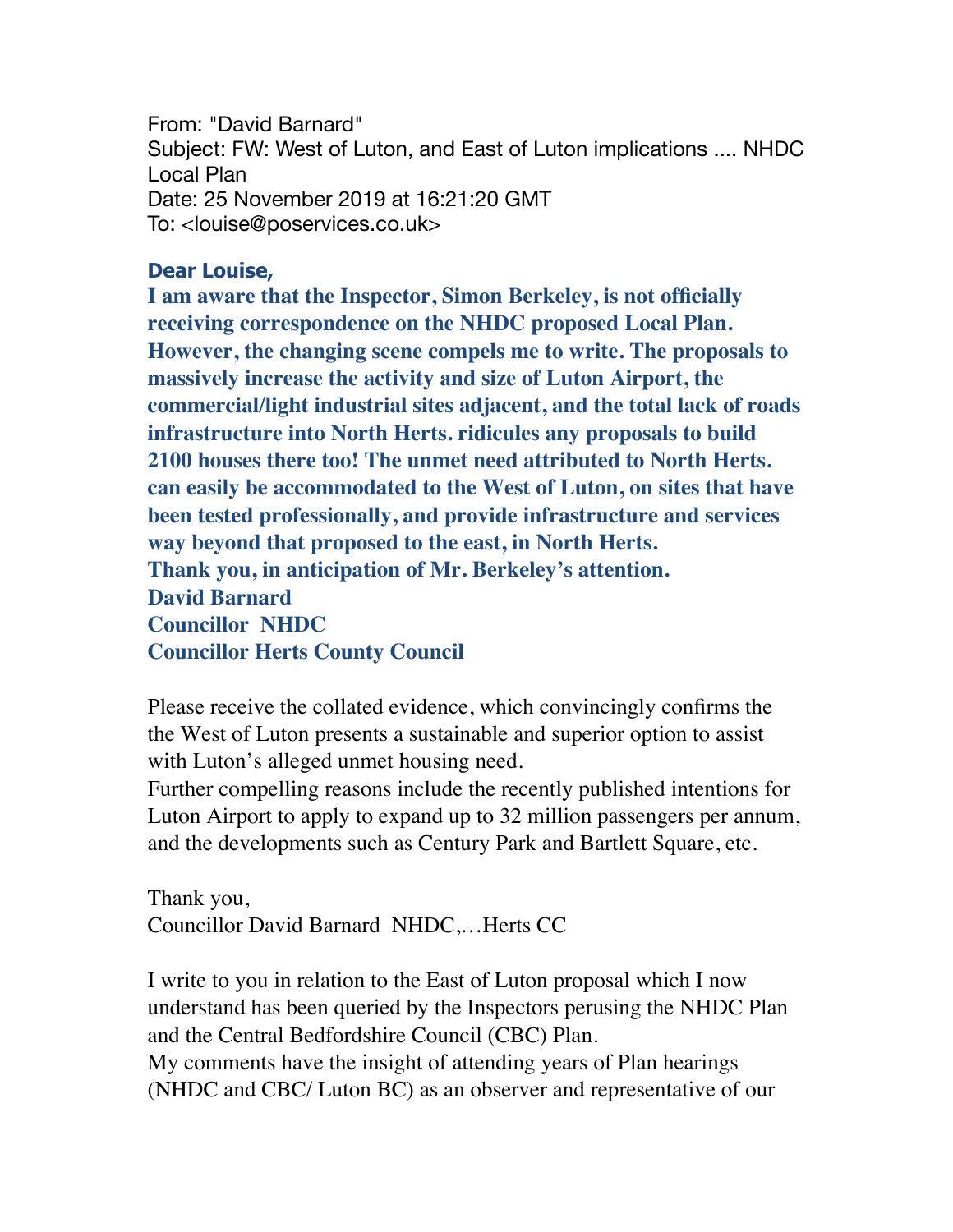authority, with the added benefit of working closely with John Ironside who had a wealth of experience in planning and I am aware scrutinised and commented on not only the East of Luton, but also the West of Luton which both Peter Lilley, I and others were repeatedly briefed upon.

I understand your previous colleague at Stevenage, Caroline Danby is now prominent within the planning policy team at CBC which I hope proves positive for NHDC but I would urge extreme caution in any unsubstantiated comments you receive because:

Luton and CBC disagree on the CBC Plan and have previously gone to judicial review which should be anticipated will happen again.

Statutory bodies and community groups (including NHDC) have previously made numerous comments on various options for growth in the Luton Housing Market Area. (HMA)

NHDC PLanning previously carried out a forensic analysis of the various options of Luton's HMA and engaged in several meetings with the promoters of the West of Luton (WOL).

With the above in mind it is imperative that any comment made by Officers or Members of NHDC is factually correct. The main thrust of this letter is for our officers (and Members) to be aware of valid points that will avoid any possible dereliction of duty in the foreseeable future. On behalf of my constituents I have continued to pay close attention to all representations in our area and wish to highlight the following points from the CBC Reg 19 stage. What is important to my Ward is:

(i) Luton BC has continued to support an allocation to the WOL which CBC continues to oppose

(ii) CBC continues to support the North of Luton (NOL) whilst Luton BC casts doubt on its credentials

(iii) CBC and Luton BC appear to both support the East of Luton (EOL).

My comments that I formally wish to highlight are:

1. NHDC Planning was given complete access to the technical information provided by J.B Planning acting for the WOL promoters, and I subsequently heard John supporting the credentials of the WOL.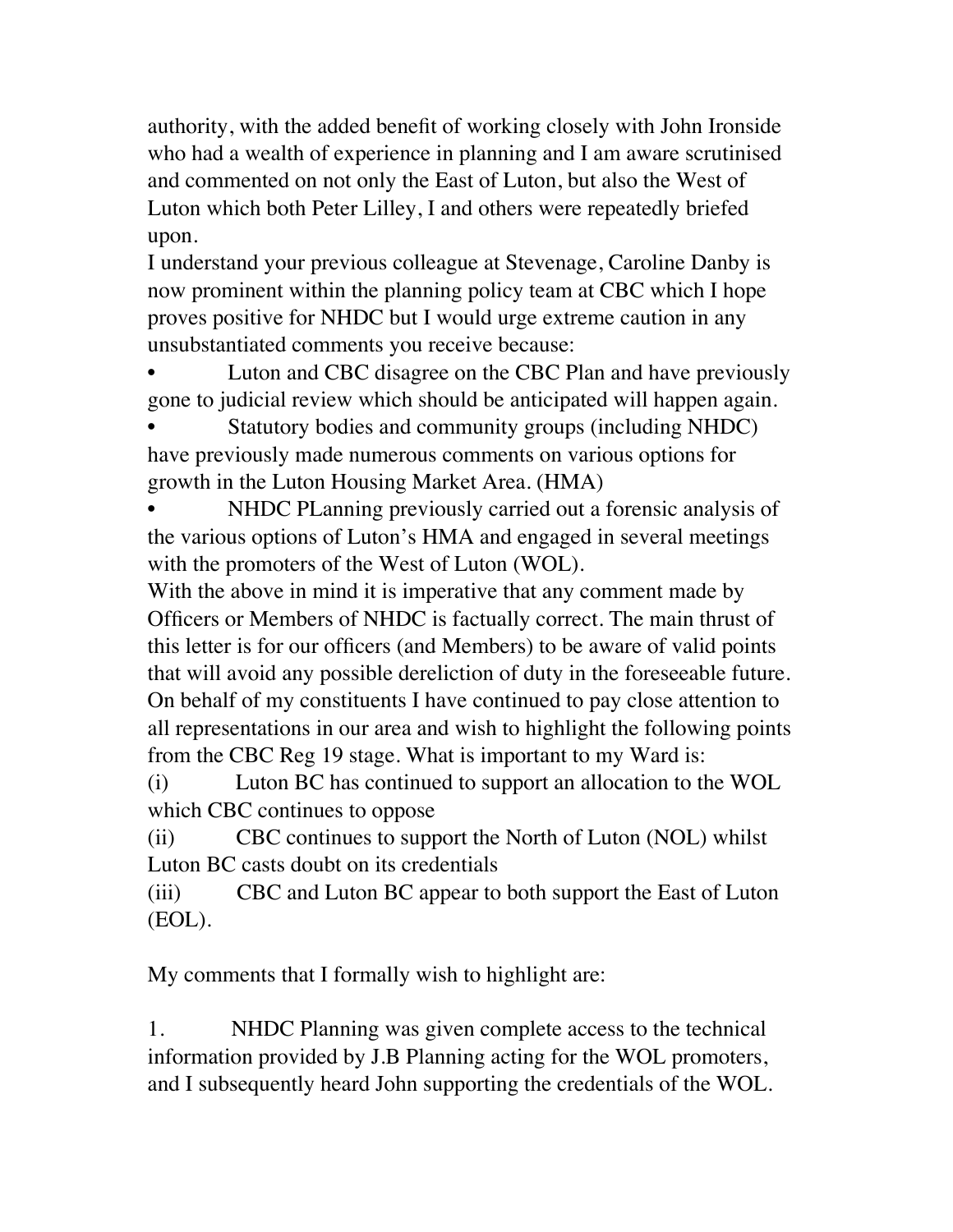2. The WOL and EOL were both subjected to transport modelling by Halcrow with the former obtaining better results than the later.

3. CBC have consistently maintained that the WOL has difficulty on five key issues:

(i) Transport with emphasis on the WOL problems accessing the guided busway which is farcical because it is already in place and immediately accessible- please see attached picture!

(ii) Negative impact on the expansion of the airport which appears to be a major error of judgement because it was made clear to John Ironside that the WOLs consultants are Bickerdike Allen who also act for Luton Airport - the Reg 19 reps confirm that this aviation consultant company has been retained and state, "The finding in relation to aircraft noise remains therefore that when taking account of how future operations will develop towards full usage of the single runway at Luton Airport, noise from aircraft from London Luton Airport will not materially constrain residential development within the Luton West area." Compare this to CBCs comments contained within Central Bedfordshire's Strategic Housing Land Availability Assessment dated April 2018 which purports that this land is "Not an appropriate location for development due to aircraft noise associated with Luton Airport." and you will appreciate that CBCs argument is not credible. It is also of note that when the airport produced its white paper with masterplan and extra runways, they included the WOL as a preferred area for airport related uses, whereas the EOL was discussed as a potential problem to onsite accessibility for future passengers!

(iii) The WOLs coalescence with Woodside- compare this to the EOLs impact on Cockernhoe and Mangrove Green and clearly the EOL is a much more intrusive proposal in this regard.

(iv) Green belt study- the CPRE conducted a comparable analysis between the WOL and the EOL and subsequently made a written statement in favour of the West. The WOL lies wholly outside of the AONB that provides the 'defensible boundary' often sought to protect unrestricted urban sprawl. Alternative options that intrude upon the AONB have been (and presumably will continue to be) a major derogatory factor on CBC Plan because of the proposed North of Luton which must be considered very carefully into the equation. From my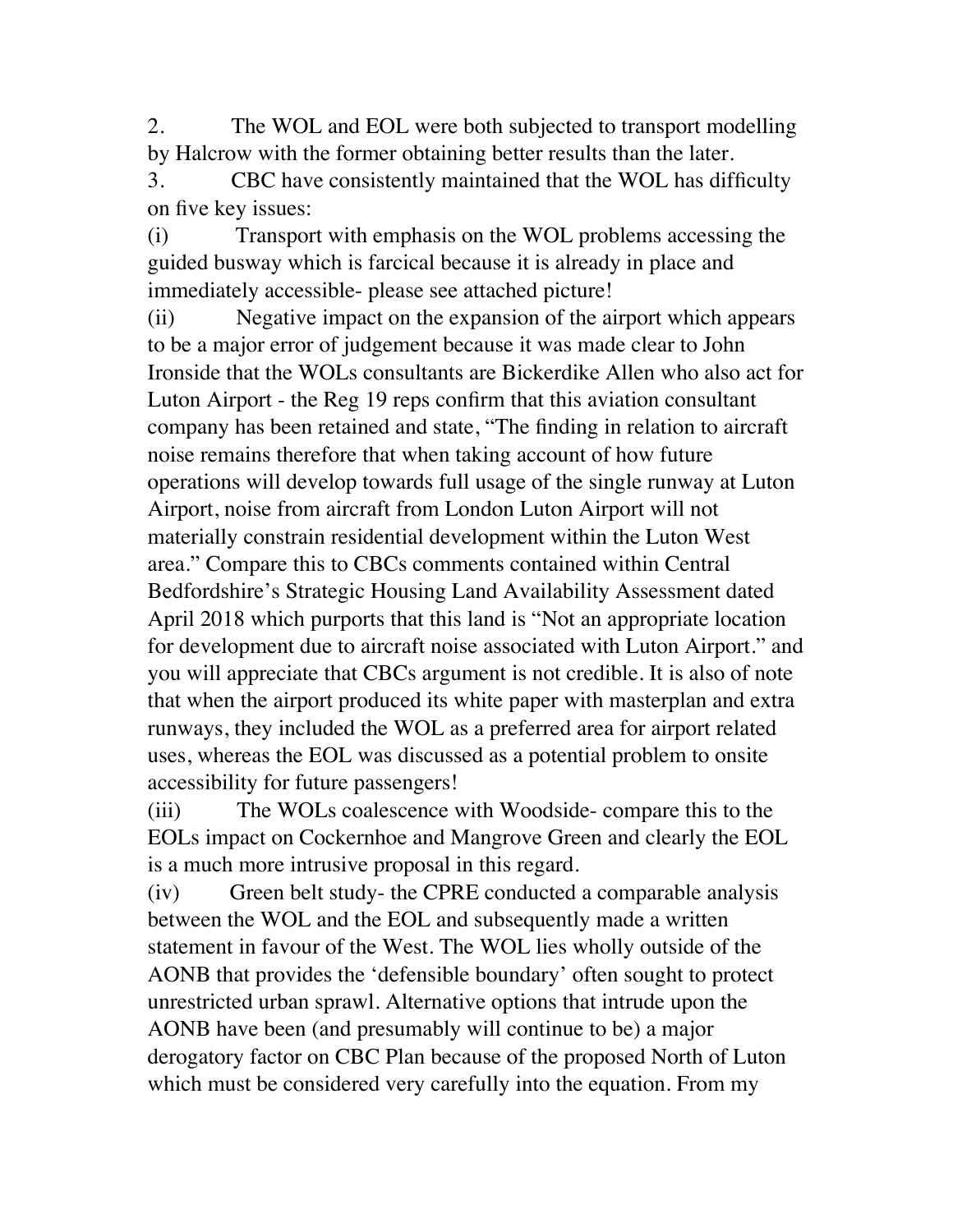experience on the Chilterns Conservation board the NPPF directive of alternative consideration of proposals outside of the AONB is material and relevant in the current query from the Inspectors and one which NHDC needs to carefully consider.

(v) Deliverability- over the years the EOL has been 'tactful' about what it can and can't deliver as part of its scheme and has undergone major transformation from a 5500 scheme in the Luton and Central Bedfordshire Plan to what it is now. I am extremely concerned about the NOL and how this could impact upon NHDC because years ago it was necessary to cross the railway line at Sundon but this required an agreement with Network Rail who own the land which according to the recent business case presented by CBC is still unresolved! Moreover, Luton BC are continuing to push for a continuation of the M1-A6 link onto the A505 which they consider is necessary infrastructure for the proposal. In contrast I know that the WOL promoters sent an open letter to all the Lib Dem Councillors in Luton inviting them to fully scrutinise their viability reports, and the Growth Option Study (conducted by a number of local authorities including NHDC) that preceded the draft CBC Plan showed the WOL to be a highly deliverable site.

As you can see there is a wealth of material past and present that is relevant to the East of Luton that would cause any inspector to question the site selection process, and it would be utter folly for NHDC to advocate that there are not any credible alternatives to this allocation because there is and always has been. Furthermore, it will be the Inspector who approves the sites in the Plan NOT CBC and so far, this is undetermined. Added complications arise upon reading the CBC Reg 19 statements which reveal a plethora of technical evidence supporting the WOL in comparison to other sites, and I urge you to filter political dogma from diligent planning for NHDC to maintain credibility on its own Plan.

Attached is a copy of the JB Planning Reg 19 response to Matter 4 downloaded from the CBC website. If you haven't done so already, I request you urgently read it because it clearly and concisely substantiates some of the points I have made regarding the West of Luton proposals and obliterates some of CBCs arguments against. I ask you to